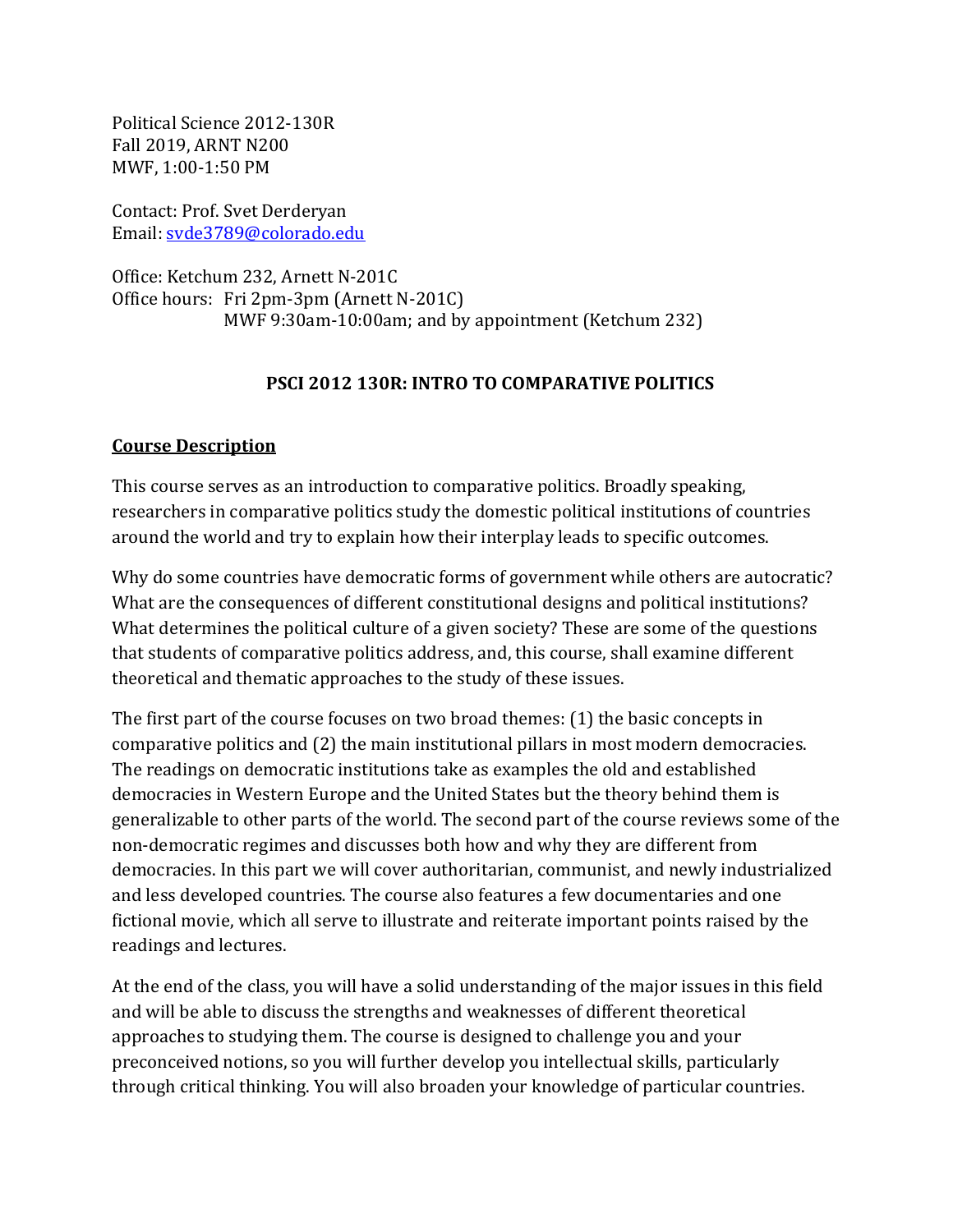## **Course Requirements**

Presentations: 20% Midterm Exam: 30% Final Exam: 20% Movie Entries: 10% Final Paper: 10% Participation and Attendance: 10%

Presentations:

You will be expected to give a 10 min presentation on how the various domestic political institutions that we will cover have influenced how politics and economics play out in a country of your choice. You will do this in groups of two. The presentations will be 20% of your final grade. They have to be accompanied by a PowerPoint, which will be shown to the class, and submitted to me before the presentation is due *with all the group members cc-ed.* 

#### *Sign up sheet:*

[https://docs.google.com/spreadsheets/d/1jdx8A0tUpIUO079rMhYt1N0Dw3TlfM1RKN8boXaA](https://docs.google.com/spreadsheets/d/1jdx8A0tUpIUO079rMhYt1N0Dw3TlfM1RKN8boXaA5IA/edit#gid=0)  $5IA$ /edit#gid=0

These are group presentations. You have to meet with your group and organize how your group will make its argument. You will be receiving a single grade for the group, so each of you has an interest in making sure the group does well. One of you will email me the group's powerpoint on the day it is due and cc all group members. I will reply all with your grade.

The fact that you should physically meet and work together in a group is perhaps one of the most important elements of the assignment. If all of you communicate only online, divvy up the work, do your own part, and then throw everything together the day of the presentation and do not practice delivering together a cohesive argument, these presentations will not turn out to be very good. Also, I can always tell if people have practiced together ahead of time.

To incentivize you to live up to this key expectation of the assignment - namely that you meet and work physically together, I am REQUIRING you to start your ppt by including 1-2 photos of your group working together on the presentations taken with someone's smart phone!

#### Exams:

There will be two exams in this class. The midterm will cover the basic principles of comparative politics, as presented by Patrick O'Neil in Essentials of Comparative Politics, and the political institutions in modern democracies, mainly Western Europe and the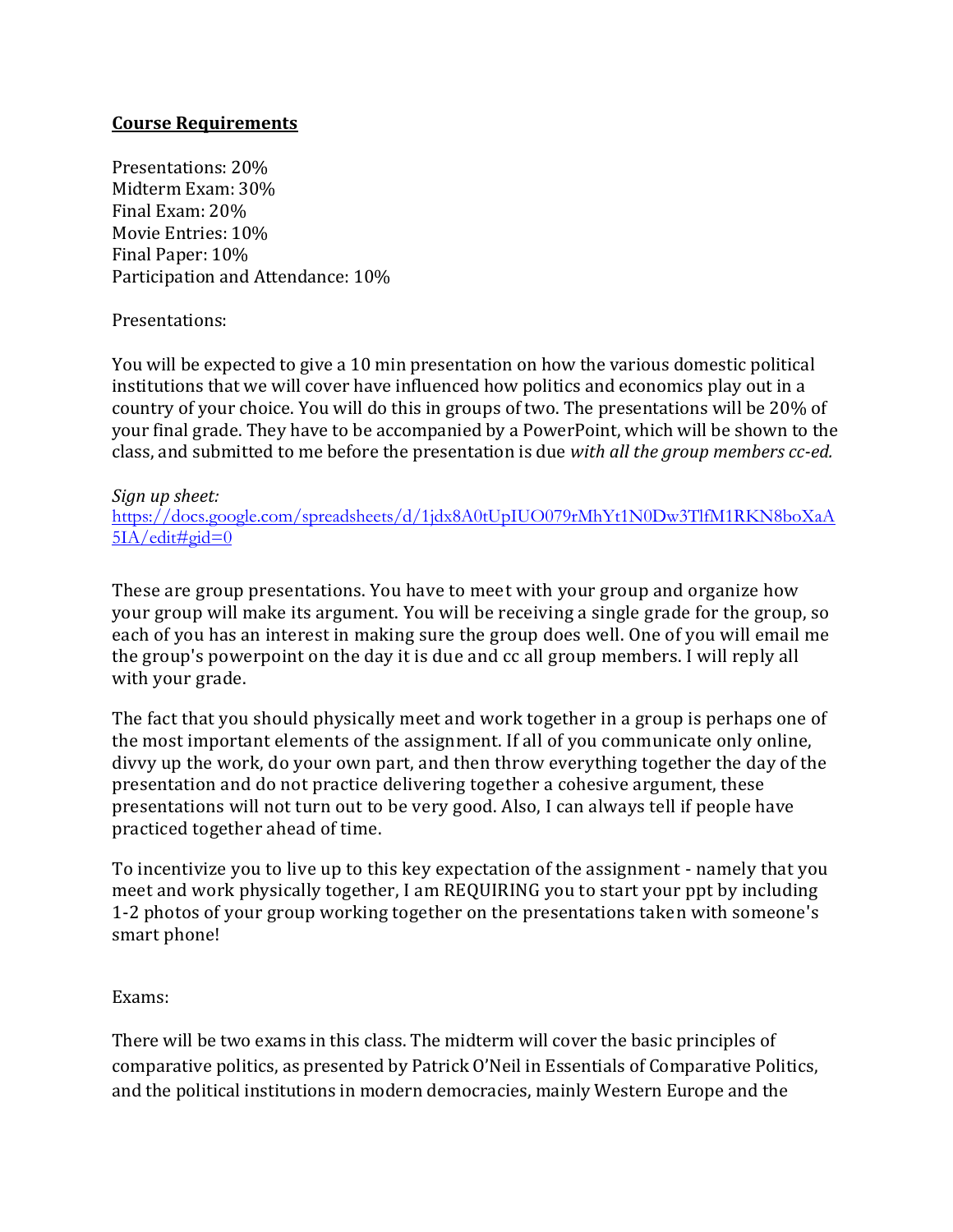United States. The final exam will be **cumulative** and will cover the topics discussed in the first half of the semester plus the main themes in the second half – authoritarian and communist regimes, as well as newly industrialized and less developed countries. The midterm will be 30% and the final will be 20% of your final grade.

# Final Paper:

You will be expected to write a final paper focusing on how the political institutions and political culture in two countries affects various political outcomes. In your discussion please make sure that you focus on questions such as parliamentarism vs. presidentialism, differing electoral systems, party competition, government formation, civil society, varieties of capitalism, and socio-economic outcomes. This paper will be 10% of your grade. December 11th.

# Movie Entries:

We will see a number of documentaries in this class. You are responsible to submit two short reactions (max 1 page single spaced) to two documentaries of your choice connecting your impressions with the class readings. These documentaries serve an important goal – to demonstrate the real world applications of the theories and concepts we will be discussing in class. You will submit these in a single word document whenever you have completed the two reaction entries but before **November 2**2<sup>nd</sup>. 10% of your grade.

# Attendance and Participation:

Many of the lectures will be presented in a style that will give plenty of opportunities for inclass participation to the students. The frequency and quality of your comments, as well as your attendance, will shape your final participation grade. If we have one or several pop quizzes in class, those will also factor in your participation grade.

# **Required Readings**

One book is required for this course. You can purchase it online via Amazon. There will also be a few articles and book chapters which will be available online on the course's website.

O'Neil, Patrick. 2015. Essentials of Comparative Politics. W.W. Norton & Company: New York, 5th edition. (abbreviated Essentials).

```
https://www.amazon.com/Essentials-Comparative-Politics-Fifth-
Patrick/dp/0393938972/ref=sr_1_1?ie=UTF8&qid=1502316503&sr=8-
1&keywords=Essentials+of+Comparative+Politics.+W.W.+Norton+%26+Company
```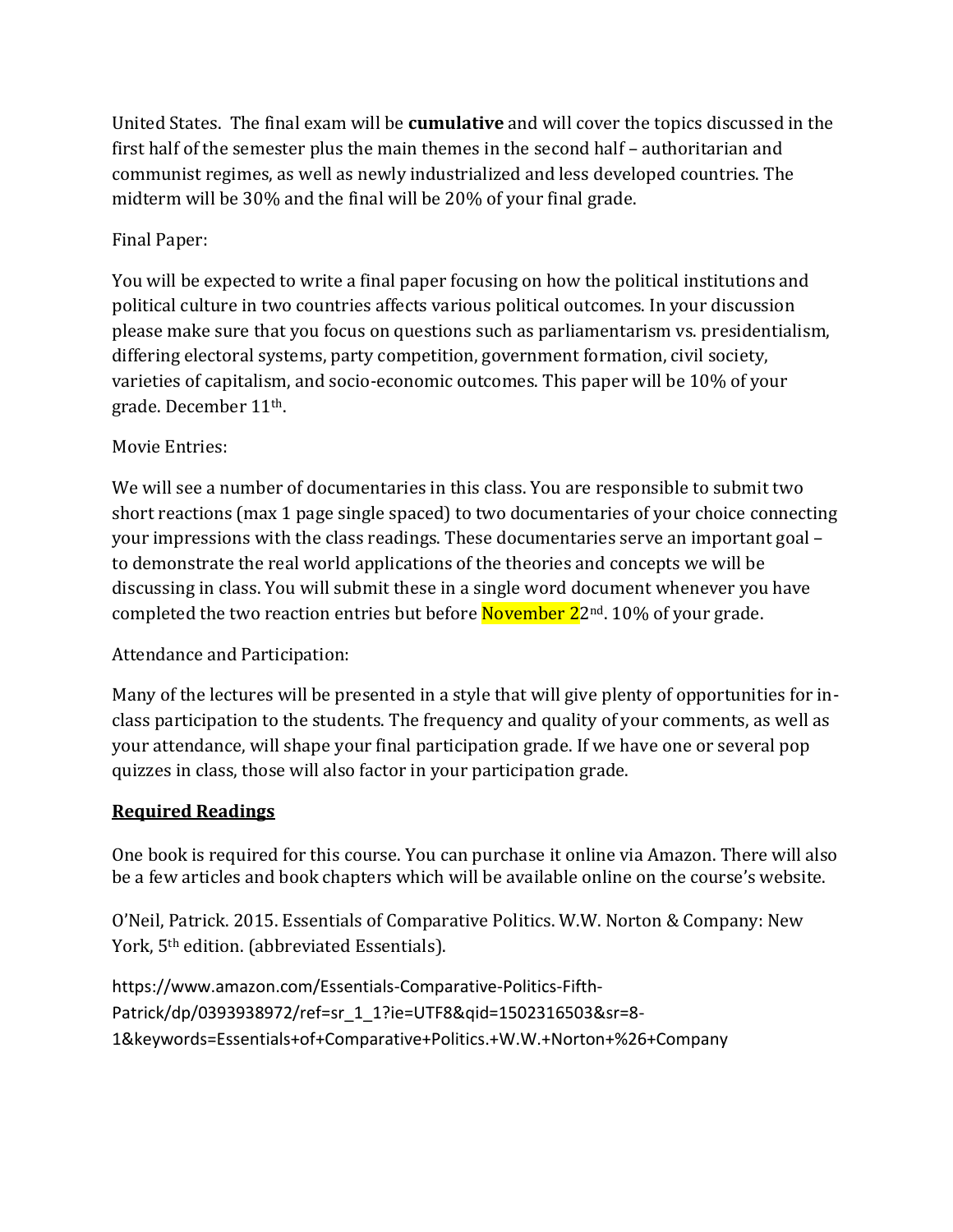# **Original Work + Honor Code**

It is expected that all work you do in this course represents original work not previously or simultaneously handed in for credit in another course. All work for this course falls under the University's Honor Code. If you have questions about your responsibility under the honor code, please bring them to your instructor or consult with the office of the Dean of Students. Your full participation and observance of the honor code is expected.

#### **Questions and Absences**

If you have questions about the course, please come see me after class or during office hours. I will also be happy to answer questions via email. If you have to miss class on the day of an exam, then you must write and explain beforehand in all but the most unusual circumstances. Attendance is required.

# **COURSE OUTLINE**

Aug 26 Introduction

## **Concepts and Definitions**

Aug 28 What is Comparative Politics? Essentials: "Chapter 1: Introduction

Sept 30 + 4 The State Essentials: "Chapter 2: States"

Sept 6 + 9 Ethnicity and nationalism Essentials: "Chapter 3: Nations and Society" . "Daniel Pozner's Chiwa and Tambuka" case-study

Sept 11 +13 Political Economy Essentials: "Chapter 4: Political Economy,"

Sept 16 +18 Watch Documentary: *Sick around the world.* Discussion.

## **The World of Democracy**

Sept 20 Democratic regimes – origins… Essentials: "Chapter 5 – Democratic regimes"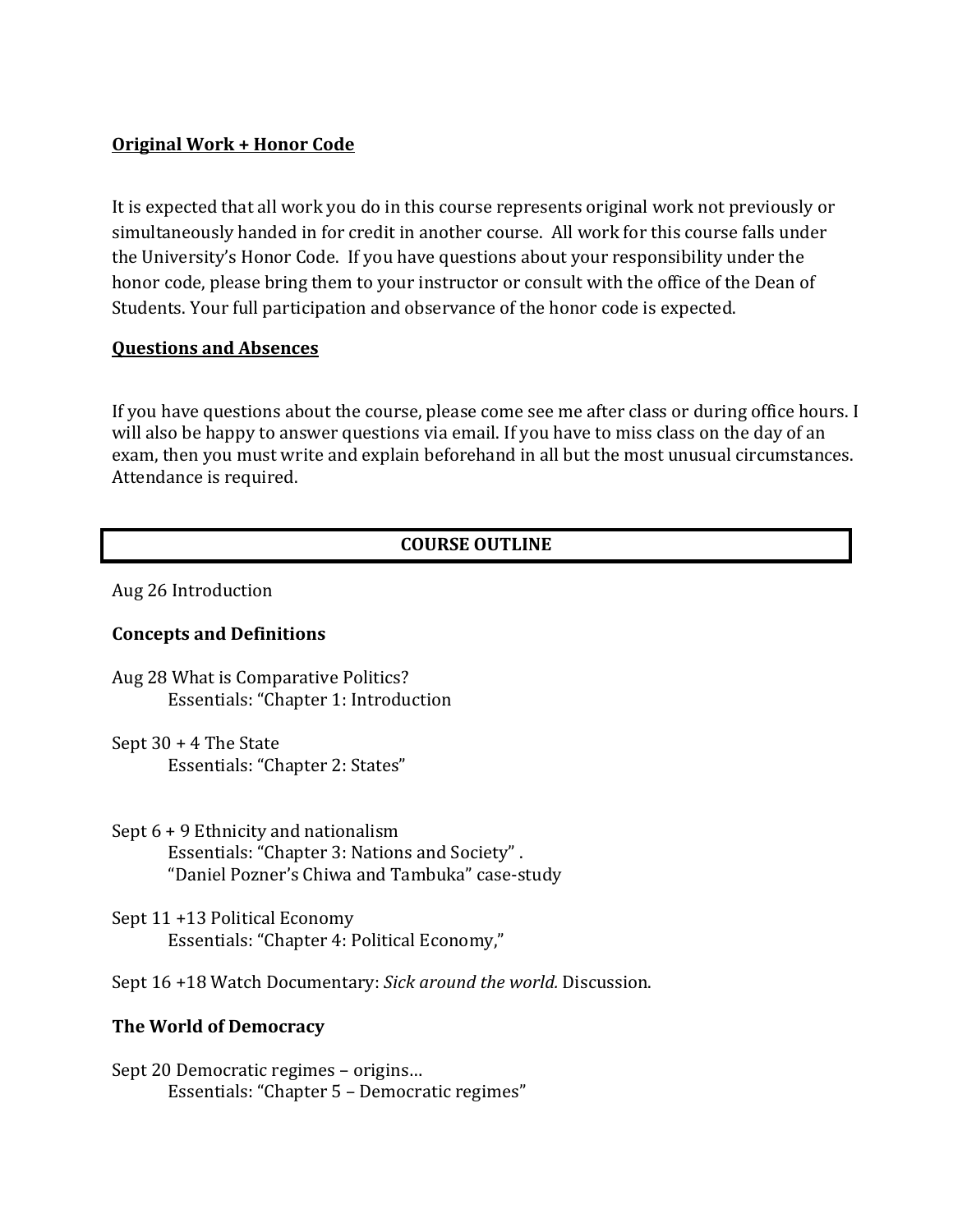Sept 23 +25 Executive GLM, Ch. 2, The Executive (pp. 23-46)

### Sept 27 Legislature

GLM, Ch. 3, Parliaments (pp. 47-78)

#### Sept 30 + Oct 2 Elections

GLM, Ch. 11, Elections, Electoral Systems, and Referendums (pp.366-406)

## Oct 4, Oct 7 +9 Parties

GLM, Ch. 8, Party Families (pp. 238-75) and parts of Ch. 9, Cleavage Structures and Electoral Change (pp. 278-92)

Inglehart, R. 2008. "Changing Values among Western Publics 1970-2006." *West European Politics* 31: 130-46.

YouTube videos on political ideologies: Socialism, liberalism, conservatism, libertarianism.

[https://www.youtube.com/watch?v=V7rHGydPFjY&index=3&list=PLi3U](https://www.youtube.com/watch?v=V7rHGydPFjY&index=3&list=PLi3U-nPPrbS6Uk6vGaihfQ0CjcIAlJYcr)[nPPrbS6Uk6vGaihfQ0CjcIAlJYcr](https://www.youtube.com/watch?v=V7rHGydPFjY&index=3&list=PLi3U-nPPrbS6Uk6vGaihfQ0CjcIAlJYcr)

Moral Roots of liberalism and conservatism: How one's personality determines one's political views?

<https://www.youtube.com/watch?v=vs41JrnGaxc>

UK Party system:

<https://www.youtube.com/watch?v=8LrZVn4u8qQ>

## Oct 11+14 Coalitions

GLM, Ch. 12, Making and Breaking Government (pp. 412-54)

Movie: Five Days that changed Britain:

<https://www.youtube.com/watch?v=mRHUNxVCnxw>

## Oct 16 +18 Welfare States

Esping-Anderson, G. 1990. *The Three Worlds of Welfare Capitalism*. Princeton: Princeton UP, 9-34.

## **Oct 21 Midterm Exam**

# **The World of Authoritarianism**

Oct 23 + 25 Authoritarian regimes Essentials: "Chapter 6: Nondemocratic regimes" Talk about presentations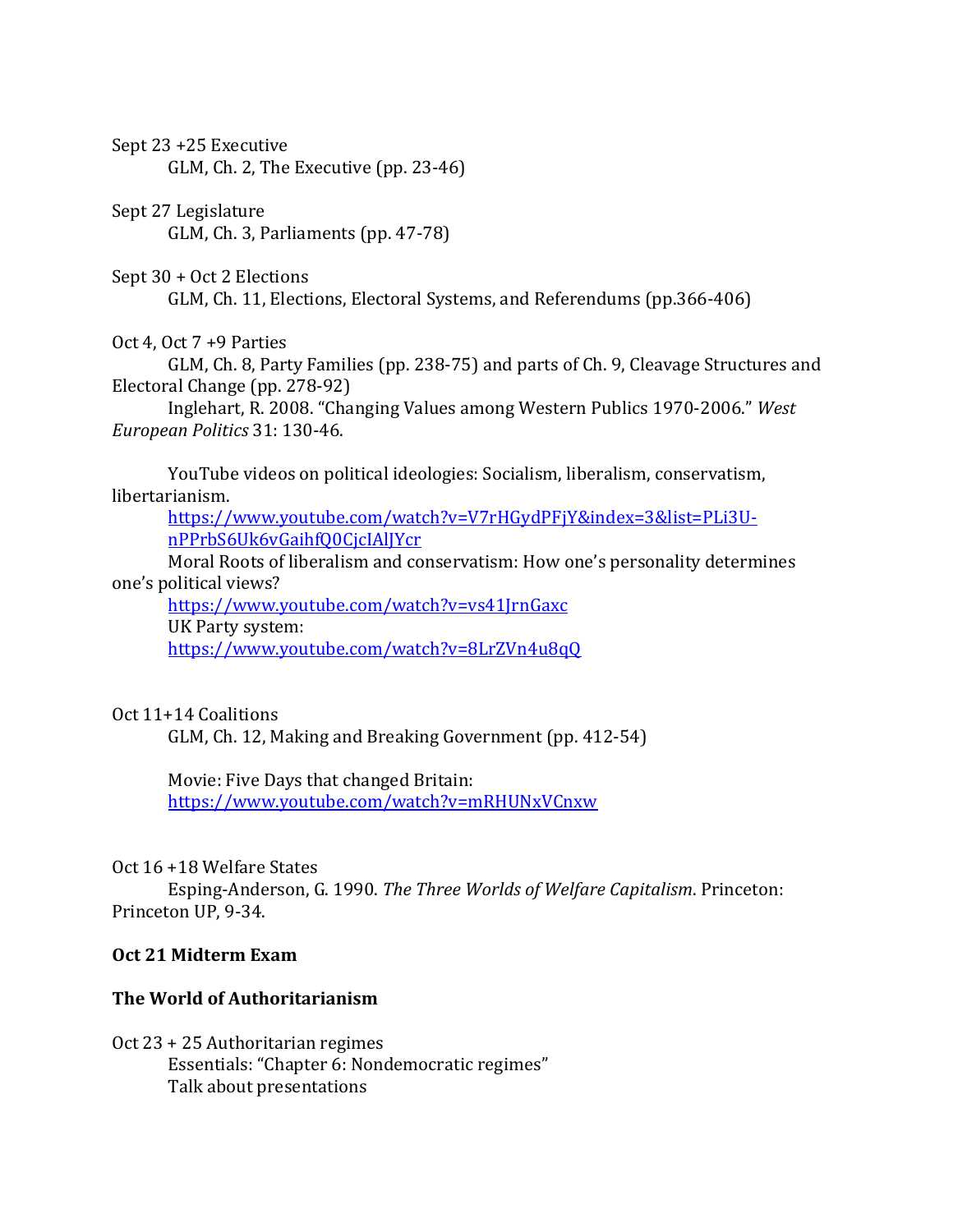Oct 28 + 30 Watch documentary: *Absolute Power*. Discussion.

Nov 1 +4 +6 Communism and post-communism Essentials: "Chapter 9"

Nov 8 The Fall of Communism in Eastern Europe Good Bye Lenin Darton, R. 1991. "The Stasi Files." In *Berlin Journal*. New York: Norton, 129-137. Talk about paper

Nov 11 +13 Good Bye Lenin. Finish + Discussion

Nov 15 Presentations on countries and their institutions

Nov 18 Presentations on countries and their institutions

Nov 20 Presentations on countries and their institutions

Nov 22 TBD **Movie Entries due.**

Thanksgiving Break

Dec 2 Paper Assignment Presentation. Tips for Good Writing. Midterm Review. "Tips for Good Writing"

## **The Developing World**

Dec 4 +6 Less-Developed and Newly Industrializing Countries. Essentials: "Chapter 10".

## **The Experiment in Supranationalism**

Dec 9 EU Origins

Phinnemore, D. 2010. "The European Union: Establishment and Development." In *European Union Politics*, 3rd ed., eds. M. Cini & N. Perez-Solorzano Borragan. New York: Oxford UP, 32-47.

Dec 11 Review Session. **Paper due.**

#### **Dec 17 Final Exam 4:30pm-7:00pm**

**A few final points:**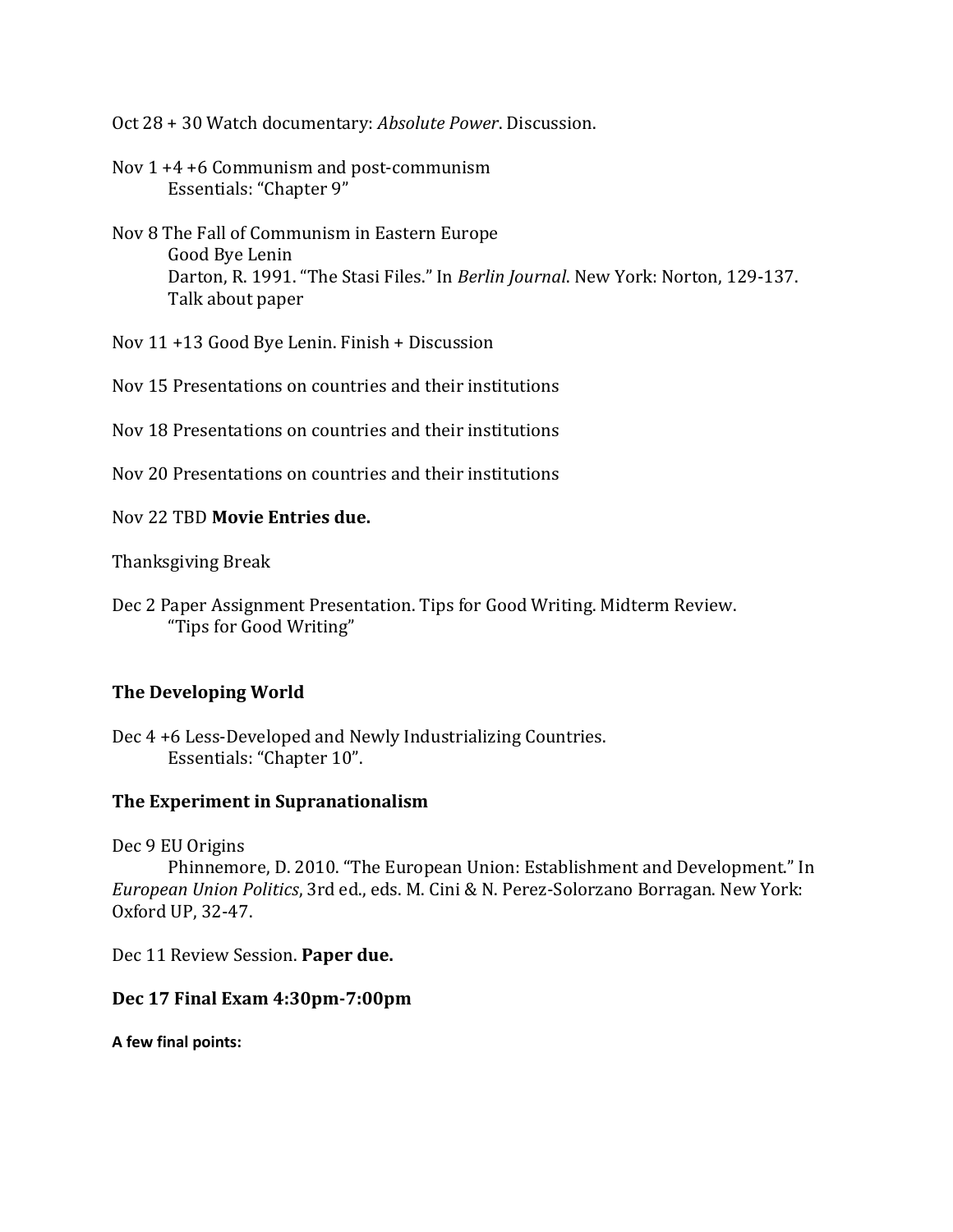# Accommodation for Disabilities

If you qualify for accommodations because of a disability, please submit your accommodation letter from Disability Services to your faculty member in a timely manner so that your needs can be addressed. Disability Services determines accommodations based on documented disabilities in the academic environment. Information on requesting accommodations is located on th[e Disability Services website.](http://www.colorado.edu/disabilityservices/students) Contact Disability Services at 303-492-8671 or [dsinfo@colorado.edu](mailto:dsinfo@colorado.edu) for further assistance. If you have a temporary medical condition or injury, see [Temporary Medical Conditions](http://www.colorado.edu/disabilityservices/students/temporary-medical-conditions) under the Students tab on the Disability Services website.

# Classroom Behavior

Students and faculty each have responsibility for maintaining an appropriate learning environment. Those who fail to adhere to such behavioral standards may be subject to discipline. Professional courtesy and sensitivity are especially important with respect to individuals and topics dealing with race, color, national origin, sex, pregnancy, age, disability, creed, religion, sexual orientation, gender identity, gender expression, veteran status, political affiliation or political philosophy. Class rosters are provided to the instructor with the student's legal name. I will gladly honor your request to address you by an alternate name or gender pronoun. Please advise me of this preference early in the semester so that I may make appropriate changes to my records. For more information, see the policies on [classroom](http://www.colorado.edu/policies/student-classroom-and-course-related-behavior)  [behavior](http://www.colorado.edu/policies/student-classroom-and-course-related-behavior) and the **Student Code of Conduct**.

# Honor Code

All students enrolled in a University of Colorado Boulder course are responsible for knowing and adhering to the Honor Code. Violations of the policy may include: plagiarism, cheating, fabrication, lying, bribery, threat, unauthorized access to academic materials, clicker fraud, submitting the same or similar work in more than one course without permission from all course instructors involved, and aiding academic dishonesty. All incidents of academic misconduct will be reported to the Honor Code ([honor@colorado.edu\)](mailto:honor@colorado.edu); 303-492-5550). Students who are found responsible for violating the academic integrity policy will be subject to nonacademic sanctions from the Honor Code as well as academic sanctions from the faculty member. Additional information regarding the Honor Code academic integrity policy can be found at the [Honor Code Office website](https://www.colorado.edu/osccr/honor-code).

# Sexual Misconduct, Discrimination, Harassment and/or Related Retaliation

The University of Colorado Boulder (CU Boulder) is committed to fostering a positive and welcoming learning, working, and living environment. CU Boulder will not tolerate acts of sexual misconduct (including sexual assault, exploitation, harassment, dating or domestic violence, and stalking), discrimination, and harassment by members of our community. Individuals who believe they have been subject to misconduct or retaliatory actions for reporting a concern should contact the Office of Institutional Equity and Compliance (OIEC) at 303-492-2127 or cureport@colorado.edu. Information